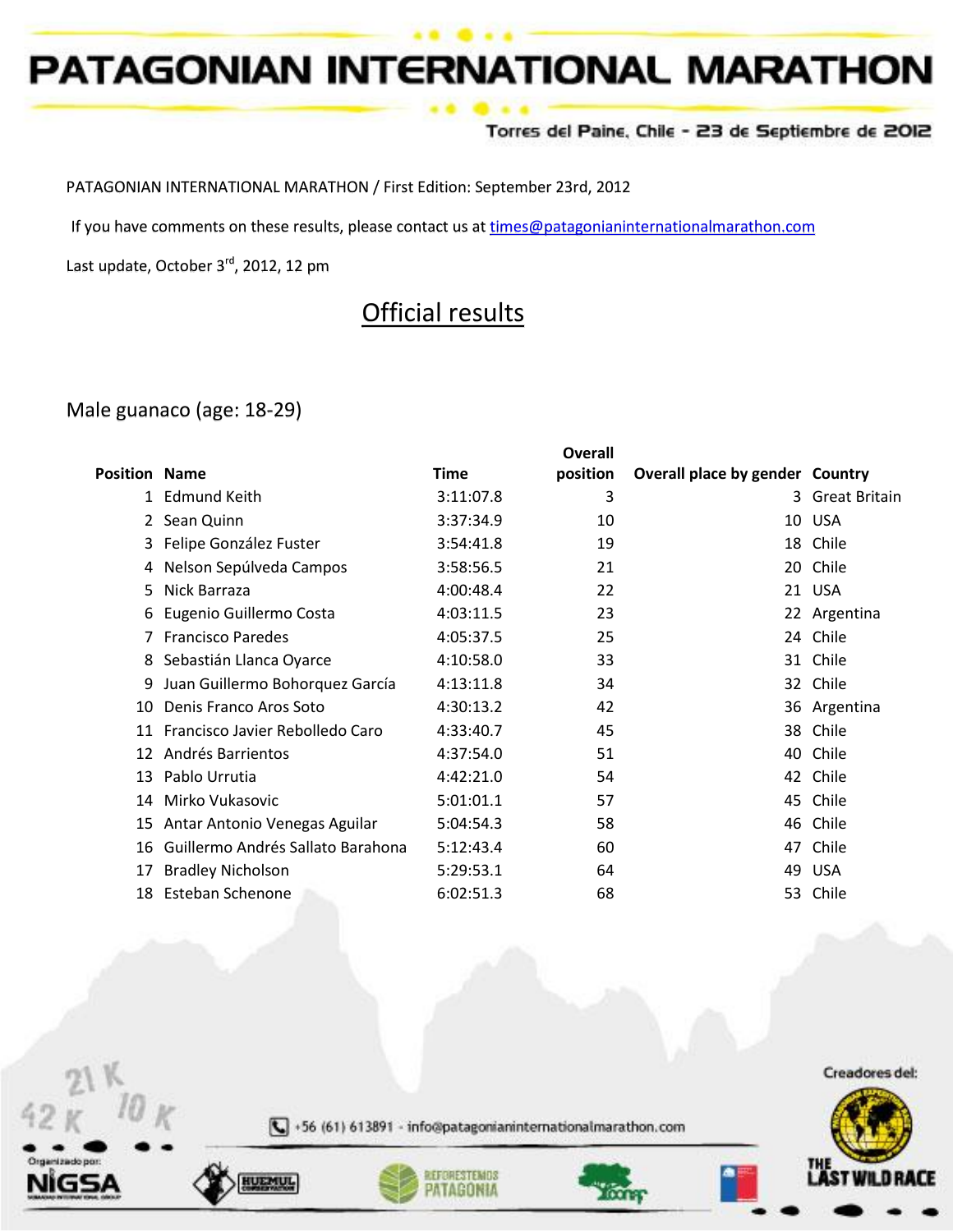Torres del Paine, Chile - 23 de Septiembre de 2012

## Male puma (age: 30-39)

|                      |                               |           | <b>Overall</b> |                                 |            |
|----------------------|-------------------------------|-----------|----------------|---------------------------------|------------|
| <b>Position Name</b> |                               | Time      | position       | Overall place by gender Country |            |
| 1                    | Luke Myers                    | 2:57:36.6 | 1              |                                 | 1 Chile    |
| 2                    | Gerardo Valle Puga            | 3:13:03.9 | 4              |                                 | 4 Chile    |
| 3                    | Sean Mccoy                    | 3:18:19.6 | 5              |                                 | 5 USA      |
| 4                    | Isaac Andrés Baeza Ñancupil   | 3:24:36.3 | 7              | 7                               | Chile      |
| 5.                   | Francisco Javier Tapia Abrigo | 3:35:53.8 | 9              | 9                               | Chile      |
| 6                    | Juan Carlos Reyes             | 3:42:13.5 | 11             | 11                              | Chile      |
|                      | Alejandro Palma               | 3:47:21.6 | 14             | 13                              | Chile      |
| 8                    | Gonzalo Pavón                 | 3:52:23.0 | 18             | 17                              | Chile      |
| 9                    | Michael Haddad                | 3:56:33.3 | 20             | 19                              | <b>USA</b> |
| 10                   | Derek Córcoran                | 4:04:45.7 | 24             | 23                              | Chile      |
| 11                   | Jeffrey Jakobs                | 4:07:04.3 | 27             | 26                              | Germany    |
| 12                   | Eamon Leonard                 | 4:08:27.8 | 31             | 29                              | <b>USA</b> |
| 13                   | Cristian De Arriba            | 4:08:35.1 | 32             | 30                              | Argentina  |
| 14                   | Andrés Pablo Manríquez        | 4:14:45.4 | 37             | 33                              | Chile      |
| 15                   | Daniel Verdugo                | 4:44:24.0 | 55             | 43                              | Chile      |
| 16                   | Stefano Ravera                | 5:37:16.5 | 65             | 50                              | Chile      |
| 17                   | Cristóbal Mardini             | 5:37:16.8 | 66             | 51                              | Chile      |
| 18                   | Pablo Sandoval Contreras      | 6:28:56.7 | 74             |                                 | 56 Chile   |

### Male huemul (age: 40-49)

| <b>Position Name</b> |                                    | <b>Time</b> | <b>Overall</b><br>position | Overall place by gender Country |           |
|----------------------|------------------------------------|-------------|----------------------------|---------------------------------|-----------|
|                      | 1 José Miguel González Raipane     | 3:19:42.0   | 6                          |                                 | 6 Chile   |
|                      | 2 Carlos Gallardo Aravena          | 3:25:10.5   | 8                          |                                 | 8 Chile   |
|                      | 3 José Alejandro Hernández Paredes | 3:46:37.4   | 13                         |                                 | 12 Chile  |
|                      | 4 Matías Anguita                   | 3:51:03.8   | 17                         |                                 | 16 Chile  |
|                      | 5 Bruno Declercq                   | 4:06:51.9   | 26                         |                                 | 25 France |
|                      | 6 Víctor Riquelme                  | 4:07:38.5   | 29                         |                                 | 28 Chile  |
|                      | 7 Rodrigo Méndez                   | 4:15:25.2   | 38                         |                                 | 34 Chile  |
| 8.                   | Jaime Peña                         | 4:31:29.1   | 44                         |                                 | 37 Chile  |
|                      | 9 Sergio Echeverria                | 4:45:34.5   | 56                         |                                 | 44 Chile  |
|                      |                                    |             |                            |                                 |           |





+56 (61) 613891 - info@patagonianinternationalmarathon.com



 $\mathcal{V}$ 

 $42K$  10 K





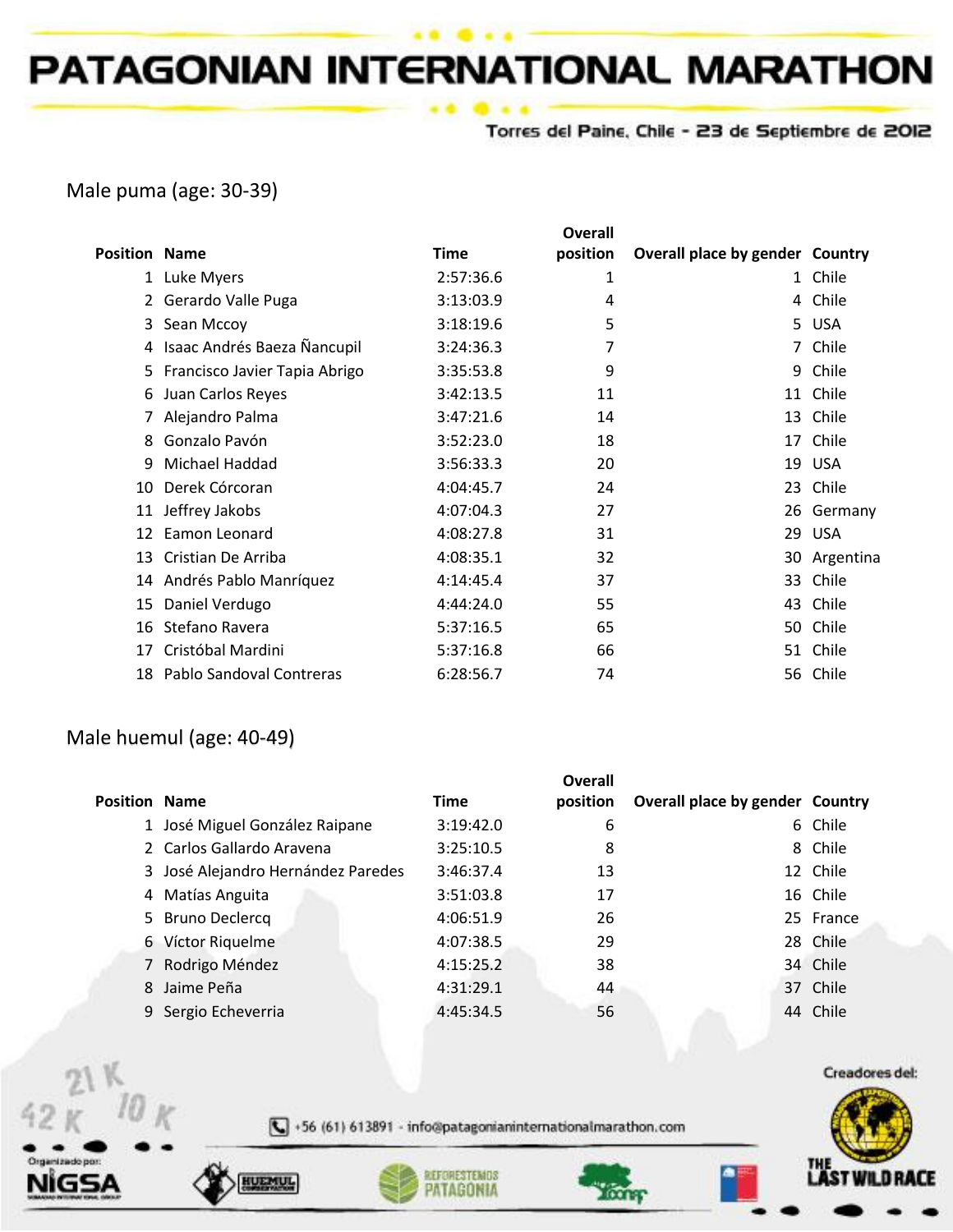Torres del Paine, Chile - 23 de Septiembre de 2012

# Male zorro (age: 50-59)

| <b>Position Name</b> |                                    | <b>Time</b> | Overall<br>position | Overall place by gender Country |              |
|----------------------|------------------------------------|-------------|---------------------|---------------------------------|--------------|
|                      | 1 Omar Aguilar Cárdenas            | 3:08:29.6   | 2                   |                                 | 2 Chile      |
|                      | 3 Claudio Davico                   | 3:48:54.6   | 16                  |                                 | 15 Chile     |
|                      | 2 Ramiro Ovalle                    | 3:48:54.6   | 15                  |                                 | 14 Chile     |
|                      | 4 Miguel Francisco Martínez Moraga | 4:07:34.2   | 28                  |                                 | 27 Chile     |
|                      | 5 Ángel Valenzuela                 | 4:29:29.6   | 39                  |                                 | 35 Chile     |
|                      | 6 Stefaan Engels                   | 4:34:08.3   | 46                  |                                 | 39 Belgium   |
|                      | Juan Ignacio Canales De La Jara    | 5:19:55.6   | 62                  |                                 | 48 Chile     |
|                      | 8 Antonio Schenone                 | 6:02:45.5   | 67                  |                                 | 52 Chile     |
|                      | 9 Raúl Alberto Santivañez          | 6:08:43.9   | 69                  |                                 | 54 Argentina |

# Male cóndor (age: 60+)

|                      |                                 |           | Overall  | <b>Overall position</b> |           |
|----------------------|---------------------------------|-----------|----------|-------------------------|-----------|
| <b>Position Name</b> |                                 | Time      | position | segun sexo Country      |           |
|                      | 1 Lino Pedro Goic Costa         | 4:42:20.9 | 53       |                         | 41 Chile  |
|                      | 2 Héctor Oved Mendoza Hernández | 6:14:31.4 | 72       |                         | 55 Mexico |